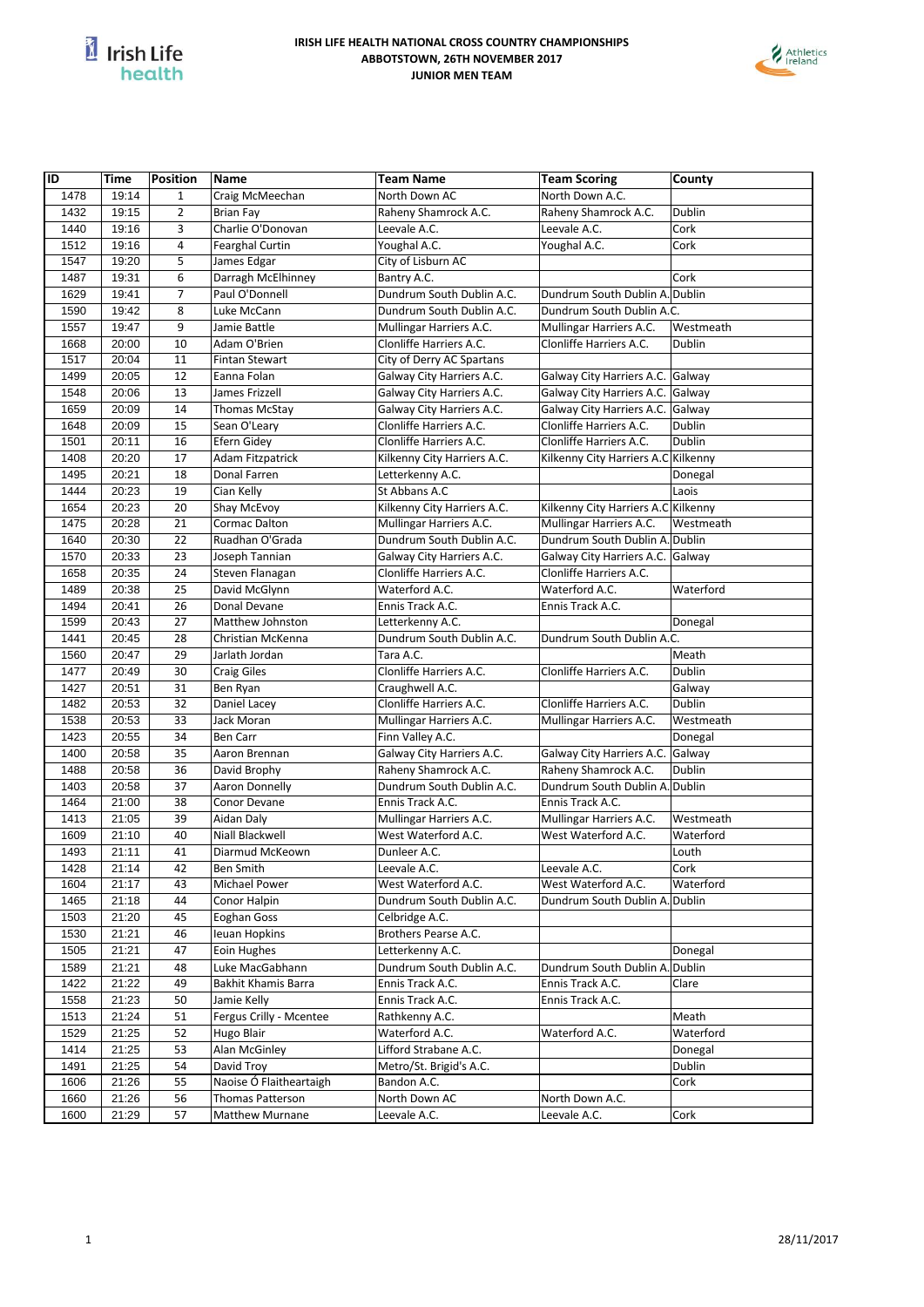



| ID   | Time           | <b>Position</b> | <b>Name</b>            | <b>Team Name</b>                  | <b>Team Scoring</b>                 | County    |
|------|----------------|-----------------|------------------------|-----------------------------------|-------------------------------------|-----------|
| 1481 | 21:30          | 58              | Damien Madigan         | North Cork A.C.                   |                                     | Cork      |
| 1549 | 21:32          | 59              | James Kearney          | Kilkenny City Harriers A.C.       | Kilkenny City Harriers A.C Kilkenny |           |
| 9405 | 21:33          | 60              | <b>Finley Daly</b>     | Sligo A.C.                        |                                     |           |
| 1643 | 21:35          | 61              | Sam O'Neill            | Drogheda & District A.C.          | Drogheda & District A.C.            | Louth     |
| 1447 | 21:35          | 62              | Cian McDonald          | Ballyroan, Abbeyleix & Dist. A.C. |                                     | Laois     |
| 1502 | 21:36          | 63              | Eoghan Bradley         | Finn Valley A.C.                  |                                     | Donegal   |
| 1610 | 21:39          | 64              | <b>Niall Elliott</b>   | Lifford Strabane A.C.             |                                     | Donegal   |
| 1553 | 21:40          | 65              | James Murray Good      | Old Abbey A.C.                    |                                     | Cork      |
| 1429 | 21:40          | 66              | <b>Bjorn Downes</b>    | Mooreabbey Milers A.C             |                                     |           |
| 1468 | 21:42          | 67              | Conor McHugh           | Mullingar Harriers A.C.           | Mullingar Harriers A.C.             | Westmeath |
| 1587 | 21:46          | 68              | Luke Brennan           | Waterford A.C.                    | Waterford A.C.                      | Waterford |
| 1409 | 21:46          | 69              | Adam Holden            | Mountmellick A.C                  |                                     | Laois     |
| 1602 | 21:47          | 70              | Michael Healy          | Galway City Harriers A.C.         | Galway City Harriers A.C.           | Galway    |
| 1657 | 21:50          | 71              | Stephen Maher          | Ennis Track A.C.                  | Ennis Track A.C.                    | Clare     |
| 1612 | 21:51          | 72              | Niall Harvey           | St. L. O'Toole A.C.               |                                     |           |
| 1437 | 21:52          | 73              | Cathal Connaughton     | Oughaval A.C.                     |                                     | Laois     |
| 1624 | 21:53          | 74              | Pat Loughery           | Inishowen A.C.                    |                                     | Donegal   |
| 1554 | 21:56          | 75              | James Nolan            | Drogheda & District A.C.          | Drogheda & District A.C.            | Louth     |
| 1585 | 21:57          | 76              | Liam Turner            | D.M.P. A.C.                       |                                     |           |
| 1424 | 21:59          | 77              | Ben Deasy              | Ennis Track A.C.                  | Ennis Track A.C.                    |           |
| 1420 | 22:02          | 78              | Andrew Hyland          | Raheny Shamrock A.C.              | Raheny Shamrock A.C.                |           |
| 1620 | 22:04          | 79              | Oran O'Flaherty        | St. L. O'Toole A.C.               |                                     |           |
| 1656 | 22:05          | 80              | Stephen Cashin         | Clonliffe Harriers A.C.           | Clonliffe Harriers A.C.             |           |
| 1483 | 22:06          | 81              | Danny O'Brien          | Dunleer A.C.                      |                                     | Louth     |
| 1471 |                | 82              | Conor O'Driscoll       | Leevale A.C.                      | Leevale A.C.                        | Cork      |
|      | 22:09<br>22:10 |                 | Abdirahmam Mohamed     | Leevale A.C.                      | Leevale A.C.                        | Cork      |
| 1407 |                | 83              | Ciaran Nolan           |                                   |                                     |           |
| 1453 | 22:11          | 84              |                        | Mullingar Harriers A.C.           | Mullingar Harriers A.C.             | Westmeath |
| 1535 | 22:13          | 85              | Jack Maher             | Westport A.C.                     |                                     | Galway    |
| 1473 | 22:13          | 86              | Conor Shiels           | Waterford A.C.                    | Waterford A.C.                      | Waterford |
| 1508 | 22:15          | 87              | Ethan Dunn             | <b>Ballydrain Harriers</b>        |                                     |           |
| 1575 | 22:16          | 88              | Kevin Burns            | Kilkenny City Harriers A.C.       | Kilkenny City Harriers A.C Kilkenny |           |
| 1562 | 22:17          | 89              | John Ewing             | North Down AC                     | North Down A.C.                     |           |
| 1619 | 22:19          | 90              | Oran O'Donnell         | Finn Valley A.C.                  |                                     | Donegal   |
| 1578 | 22:20          | 91              | Killian Nolan          | Youghal A.C.                      | Youghal A.C.                        | Cork      |
| 1443 | 22:21          | 92              | Christopher Whittle    | Tullamore Harriers A.C.           | Tullamore Harriers A.C.             |           |
| 1542 | 22:27          | 93              | Jake Bagge             | Ferrybank A.C.                    |                                     | Waterford |
| 1516 | 22:32          | 94              | <b>Finlay Marshall</b> | Rosses A.C.                       |                                     | Donegal   |
| 1565 | 22:33          | 95              | John Whitelaw          | Mullingar Harriers A.C.           | Mullingar Harriers A.C.             | Westmeath |
| 1474 | 22:40          | 96              | <b>Cormac Canning</b>  | Drogheda & District A.C.          | Drogheda & District A.C.            | Louth     |
| 1595 | 22:40          | 97              | <b>Mathew Molloy</b>   | Tullamore Harriers A.C.           | Tullamore Harriers A.C.             |           |
| 1611 | 22:42          | 98              | Niall Gallagher        | Rosses A.C.                       |                                     | Donegal   |
| 1528 | 22:44          | 99              | Greg Hosseny           | Clonliffe Harriers A.C.           | Clonliffe Harriers A.C.             |           |
| 1568 | 22:45          | 100             | Joseph Daly            | Carraig-Na-Bhfear A.C.            |                                     | Cork      |
| 1514 | 22:49          | 101             | Fergus O'Brien         | Waterford A.C.                    | Waterford A.C.                      | Waterford |
| 1586 | 22:49          | 102             | Roly Mossop            | Dundrum South Dublin A.C.         | Dundrum South Dublin A.C.           |           |
| 1655 | 22:49          | 103             | Simon Upton            | Youghal A.C.                      | Youghal A.C.                        |           |
| 1412 | 22:50          | 104             | Aidan Connolly         | Milford A.C.                      |                                     | Donegal   |
| 1539 | 22:50          | 105             | Jack O'Connor          | Leevale A.C.                      | Leevale A.C.                        | Cork      |
| 1463 | 22:50          | 106             | Conor Clarke           | Castlecomer A.C.                  |                                     | Kilkenny  |
| 1458 | 22:51          | 107             | Colm Murphy            | Kilkenny City Harriers A.C.       | Kilkenny City Harriers A.C Kilkenny |           |
| 1637 | 22:51          | 108             | <b>Robert Caffrey</b>  | Drogheda & District A.C.          | Drogheda & District A.C.            | Louth     |
| 1480 | 22:57          | 109             | Curtis Lee             | Mountmellick A.C                  |                                     | Laois     |
| 1563 | 22:59          | 110             | John Halton            | Trim A.C.                         |                                     | Meath     |
| 1555 | 23:00          | 111             | James Whelan           | Ennis Track A.C.                  | Ennis Track A.C.                    | Clare     |
| 1551 | 23:05          | 112             | James McGuire          | Ennis Track A.C.                  | Ennis Track A.C.                    |           |
| 1636 | 23:07          | 113             | <b>Ricky Mulcaire</b>  | Ennis Track A.C.                  | Ennis Track A.C.                    |           |
| 1614 | 23:09          | 114             | Oisin Hughes           | Blackrock A.C.(Louth)             |                                     | Louth     |